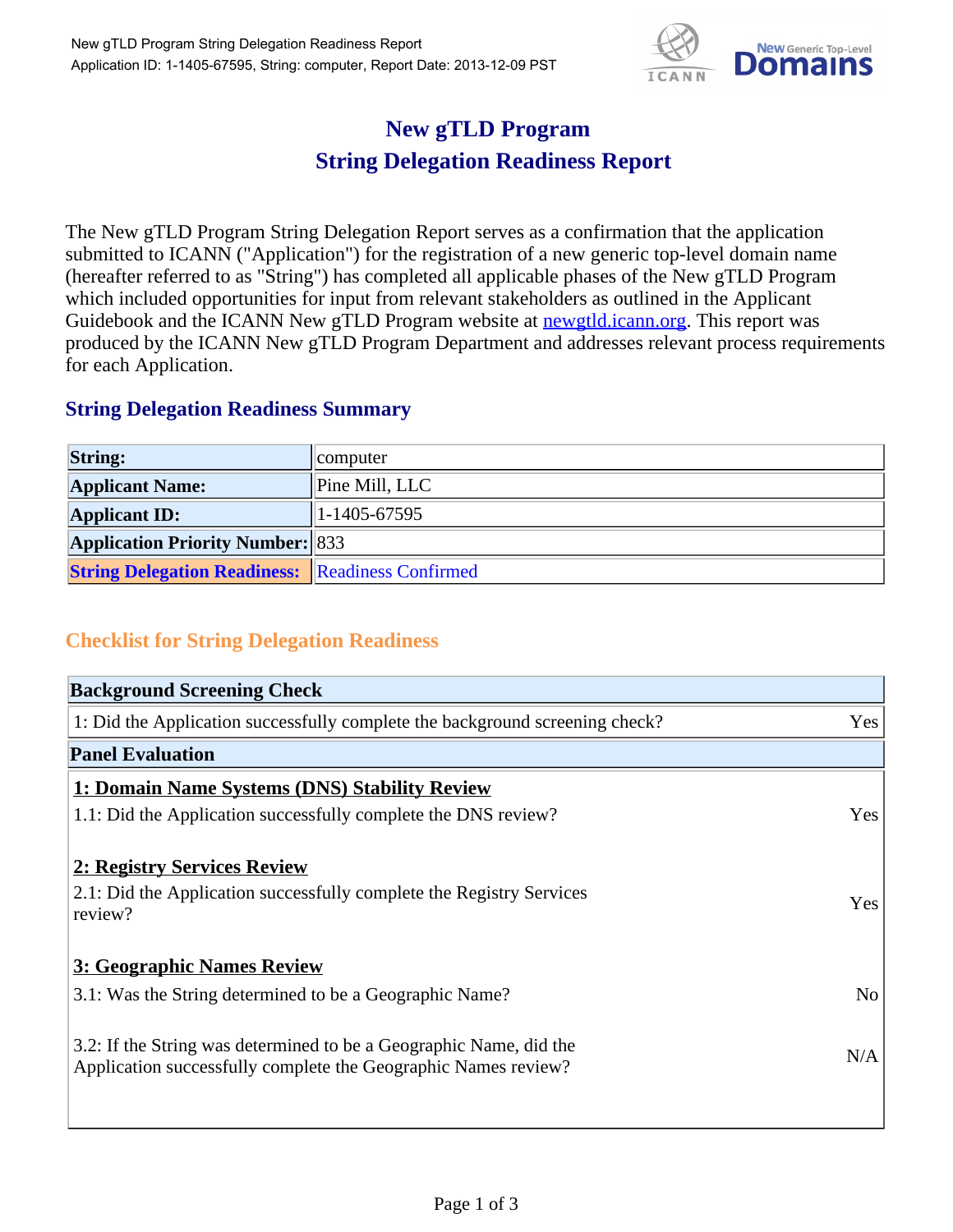

| <b>4: Financial Review</b><br>4.1: Did the Application successfully complete the Financial Capability<br>review?                                                                                                                                                                                                                                             | Yes |
|--------------------------------------------------------------------------------------------------------------------------------------------------------------------------------------------------------------------------------------------------------------------------------------------------------------------------------------------------------------|-----|
| <b>5: Technical Review</b><br>5.1: Did the Application successfully complete the Technical and<br><b>Operation Capability review?</b>                                                                                                                                                                                                                        | Yes |
| <u><b>6: String Similarity Review</b></u><br>6.1: Was the Application determined to not be confusingly similar to other<br>applied for strings, including through String Confusion Objections?                                                                                                                                                               | Yes |
| 6.2: If the Application was determined to be confusingly similar to other<br>applied for strings, including through String Confusion Objections, did the<br>Application prevail in the string contention resolution process (CPE,<br>Auction, and/or Self-Resolution of String Contention via<br>withdrawal/termination of all other members in contention)? | N/A |

| <b>Public Comment Period</b>                                                                                                                                                                   |           |
|------------------------------------------------------------------------------------------------------------------------------------------------------------------------------------------------|-----------|
| 1: Was the public provided an opportunity to submit comments on the Application?                                                                                                               | Yes       |
| 2: Were comments for the Application considered by evaluation panels?                                                                                                                          | Yes       |
| <b>Objection Process</b>                                                                                                                                                                       |           |
| 1: Were objections filed against the Application?                                                                                                                                              | <b>No</b> |
| 2: If objections were filed against the Application, did Applicant prevail in the dispute<br>resolution proceedings for all Legal Rights, Limited Public Interest and Community<br>Objections? | N/A       |
| Governmental Advisory Committee (GAC) Advice                                                                                                                                                   |           |
| 1: Did the GAC have an opportunity to provide advice for the Application?                                                                                                                      | Yes       |
| 2: Did the GAC provide consensus GAC advice that the String should not be approved by<br>the ICANN Board?                                                                                      | <b>No</b> |
| 3: If the GAC provided consensus GAC advice to the ICANN Board, did the ICANN Board<br>(or New gTLD Program Committee) accept the GAC advice?                                                  | N/A       |
| <b>Accountability Mechanisms</b>                                                                                                                                                               |           |
| 1: Was the Application the subject of a complaint or review through one of ICANN's<br>accountability mechanisms (Reconsideration or Independent Review)?                                       | <b>No</b> |
| 1.1: If yes, did the BGC, ICANN Board or New gTLD Program Committee determine that<br>the Application should not proceed to contracting?                                                       | N/A       |